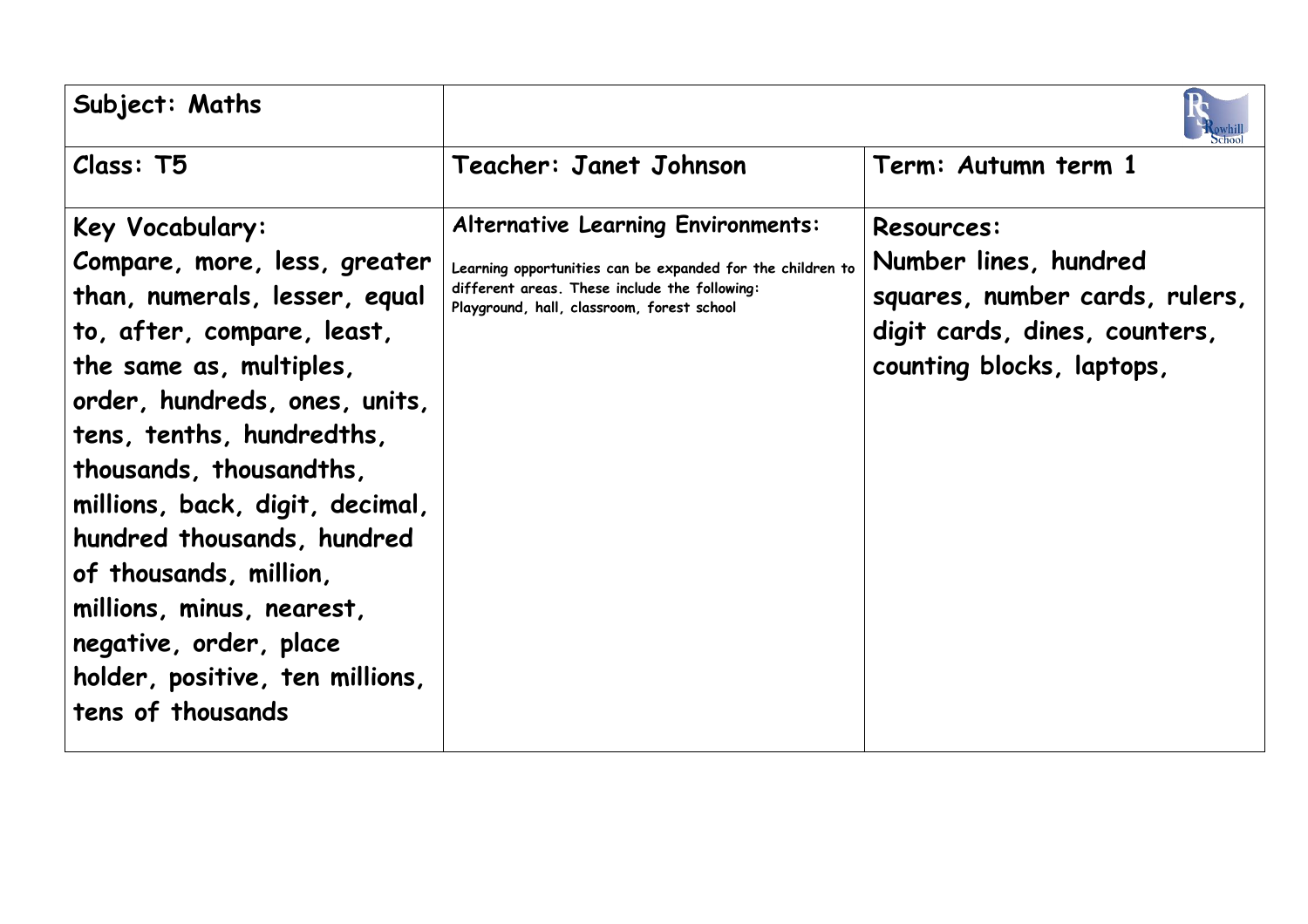**Unit Aim: The aim of the unit is for chn to understand place value. By this they will understand the worth of each number (using a place value grid) and be able to order numbers depending on their values. They will be able to say what a number is worth, depending on where it is positioned (eg 35= 3 tens and 5 ones). They will be able to compare numbers to say what ones are more or less. They will be able to count objects in larger groups (100's/ 1000's). To use partitioning to calculate values. To use partitioning.**

**Year 7 to position numbers using decimals. Calculate the range of a set of numbers. Order and compare numbers up to one billion. Round numbers to one significant figure.**

**Prior Learning: Chn have previously learnt about place value- knowledge that will be further extended with bigger numbers and place value grids that reflect those numbers. Children can order numbers- will order greater values and order a wider range Chn have been learning their times tables**

**Future Learning:**

**To use partitioning for addition and subtraction for the next unit.**

**To use number value to order the number in order to complete calculations (knowing for subtraction the bigger number must be t the top, but that is not the case when adding). Times tables to become more secure.**

**Unit Expectations:** 

**All:. Will understand the value of numbers using place value grids** 

**Some: will be able to under stand the value of numbers without using place value grids**

**A Few:. Will be able to compare and order different vales of numbers without using place value grids**

**Links with other subjects: Art, History (events on time line), English (spelling and expanded vocabulary)**

**Pupil Asset Milestones to be achieved:** 

**Year 2**

**Counts in steps of 2,3, and 5 from 0 and in tens from any number, forward and backward**

**Recognise the place value of the digit in a two-digit number (tens, ones)**

**Compares and order number numbers from 0 to 100; use <,> and = signs**

**Year 3** 

**Recognise the place value of each digit in three-digit number (hundred, tens, ones)**

**Compare and order numbers up to 1000**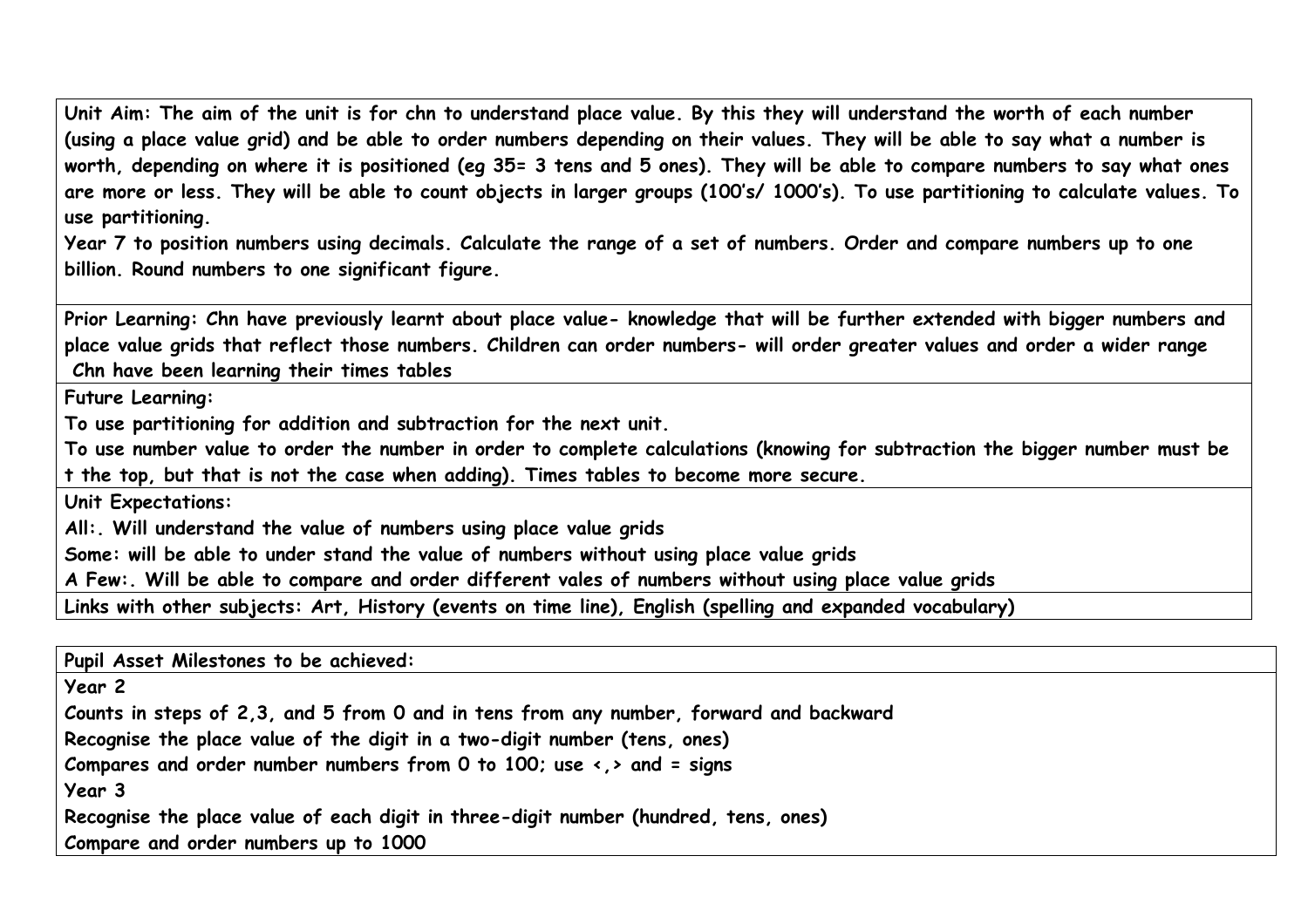**Reads and writes numbers up to 1000 in numerals and in words Year 4 Counts backwards through zero to include negative numbers Recognise the place value of each digit in four -digit numbers Order and compare numbers beyond 1000 Year 7 Reads, writes, orders and compares numbers up to a billion Solve numbers and practical problems**

| Week      | Monday                             | Tuesday                           | Wednesday                          | Thursday                        |
|-----------|------------------------------------|-----------------------------------|------------------------------------|---------------------------------|
| $\vert$ 1 | <b>Lesson Objective</b>            | <b>Lesson Objective</b>           | <b>Lesson Objective</b>            | <b>Lesson objective: Revise</b> |
|           | <b>Activities</b>                  | <b>Activities</b>                 | <b>Activities</b>                  |                                 |
|           | Monday – LO: Place value           |                                   |                                    | <b>Activities: The chn will</b> |
|           | Year 2: To Recap counting forward  | Tuesday - LO: Place value         | <u>Wednesday – LO: Place value</u> | complete a differentiated       |
|           | and backward within 20             | Year 2: To reap tens and ones     | Year 2: Recap counting forward     | maths revision mat.             |
|           | Year 3: Recap represent numbers to | within 20                         | and backward within 50             |                                 |
|           | 100                                | Year 3: recap tens and ones using | Year 3: Hundreds                   | They will also revise their     |
|           | Year 4: Recap numbers to 1000      | addition                          | Year 4: Count in 1000              | times tables through a game     |
|           | Year 7: Recognise the place        | Year 4: Recap 100's, 10's and 1's | Year 7: Work out intervals on a    | working with their peers.       |
|           | value of any number in an          | Year 7: Understand and write      | number line                        |                                 |
|           | integer up to one billion          | integers up to one billion in     | <b>Starter Activity</b>            |                                 |
|           |                                    | words and figures                 |                                    |                                 |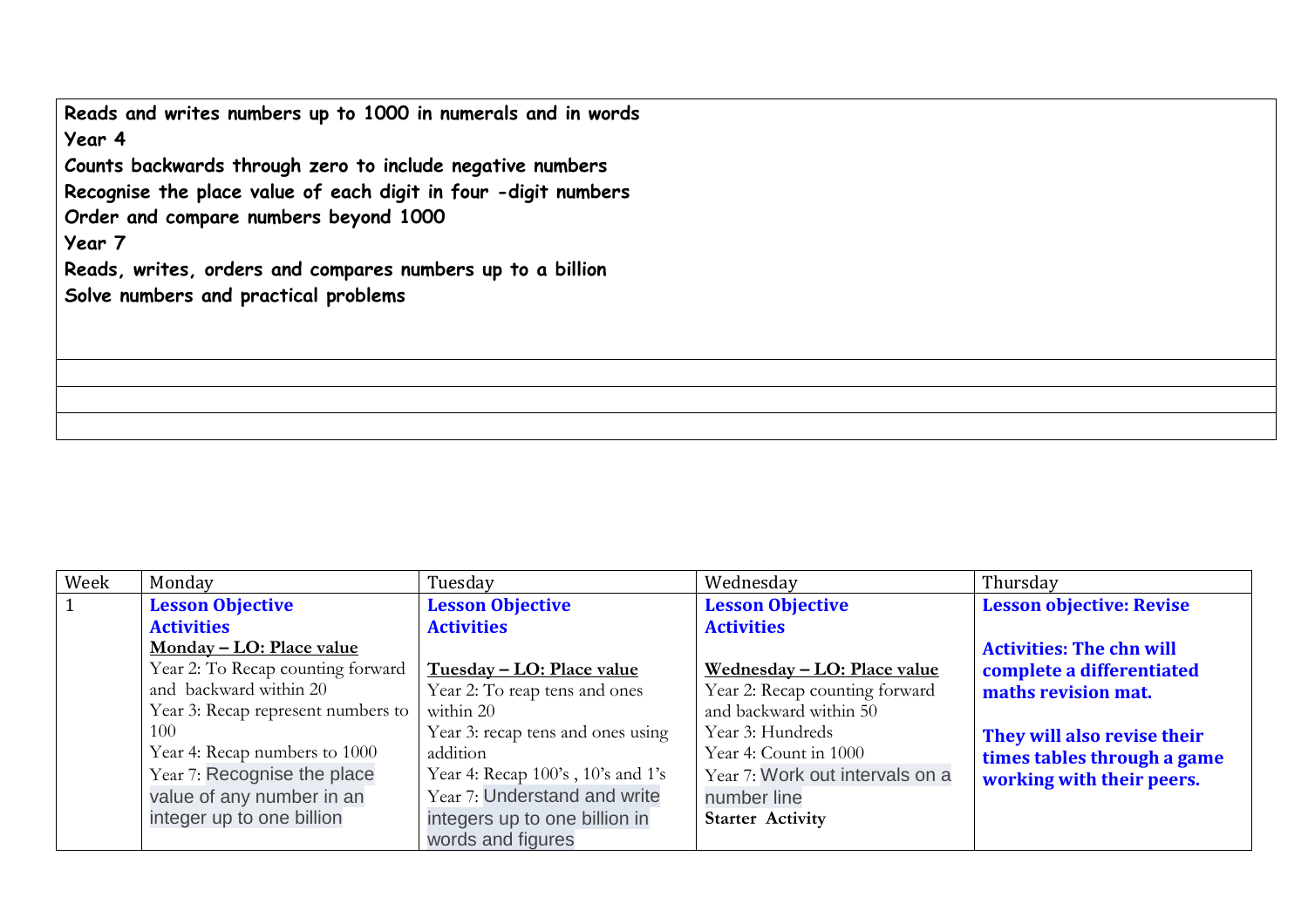|                | Starter activity:<br>Counting to 20 or beyond and                                                                                                                                                                                                                                      | <b>Starter activity</b>                                                                                                                                                                                                                                                                                                                                                                                                        | Counting again to 50 today and<br>back                                                                                                                                                                                                                                                                                       |                                                                                                                                                                                                                   |
|----------------|----------------------------------------------------------------------------------------------------------------------------------------------------------------------------------------------------------------------------------------------------------------------------------------|--------------------------------------------------------------------------------------------------------------------------------------------------------------------------------------------------------------------------------------------------------------------------------------------------------------------------------------------------------------------------------------------------------------------------------|------------------------------------------------------------------------------------------------------------------------------------------------------------------------------------------------------------------------------------------------------------------------------------------------------------------------------|-------------------------------------------------------------------------------------------------------------------------------------------------------------------------------------------------------------------|
|                | back. 10 100                                                                                                                                                                                                                                                                           | Counting to 20 and beyond and<br>back                                                                                                                                                                                                                                                                                                                                                                                          |                                                                                                                                                                                                                                                                                                                              |                                                                                                                                                                                                                   |
| 2              | <b>Learning Objective</b><br><b>Activities</b><br>Monday - LO: Place value<br>Year 2: Recap tens and ones within<br>50<br>Year 3: Numbers to 1000<br>Year 4:Recap numbers to 1000<br>Year 7: Position integers on a<br>number line<br>Starter activity:<br>What number am I?           | <b>Learning Objective</b><br><b>Activities</b><br>Tuesday - LO: Place value<br>NO worksheet for year 3-<br>teacher led activity lesson.<br>Year 2: Count objects to 100 and<br>read and write numbers in numerals<br>and words<br>Year 3: Activity numbers to 1000<br>on place value grid<br>Year 4: Round to nearest 10.<br>Number on number line<br>Year 7:<br><b>Starter activity</b><br>What number am I? /Word<br>matches | <b>Learning Objective</b><br><b>Activities</b><br><u>Wednesday – LO: Place value</u><br>Year 2: Count objects to 100 and<br>read and write numbers in numerals<br>and words<br>Year 3: 100's, 10's, 1's (Lesson 1)<br>Year 4: Round to nearest 100<br>Year 7: Compare two numbers<br>using =, $\neq$ , <, >, $\leq$ , $\geq$ | <b>Lesson objective: Revise</b><br><b>Activities: The chn will</b><br>complete a differentiated<br>maths revision mat.<br>They will also revise their<br>times tables through a game<br>working with their peers. |
| $\overline{3}$ | <b>Learning Objective</b><br><b>Activities</b><br>Monday - LO: Place value<br>Year 2: Represent numbers to 100.<br>What am I?<br>Year 3: 100's, 10's, 1's (Lesson 2)<br>Year 4: 1000's, 100's, 10's 1's<br>Year 7: Order a list of integers<br><b>Starer</b><br>Using part whole model | <b>Learning Objective</b><br><b>Activities</b><br>Tuesday - LO: Place value<br>Year 2: Tens and ones with part-<br>whole model<br>Year 3:Recap number line to 100<br>Year 4: Represent numbers to<br>10,000<br>Year 7: Find the range of a set<br>of numbers<br><b>Starter</b>                                                                                                                                                 | <b>Learning Objective</b><br><b>Activities</b><br>Wednesday - LO: Place value<br>Year 2: Tens and ones using<br>addition. Part while addition<br>Year 3: Number line to 1,000<br>Year 4: Number line to 10,000<br>Year 7: Find the median of a set<br>of numbers                                                             | <b>Lesson objective: Revise</b><br><b>Activities: The chn will</b><br>complete a differentiated<br>maths revision mat.<br>They will also revise their<br>times tables through a game<br>working with their peers. |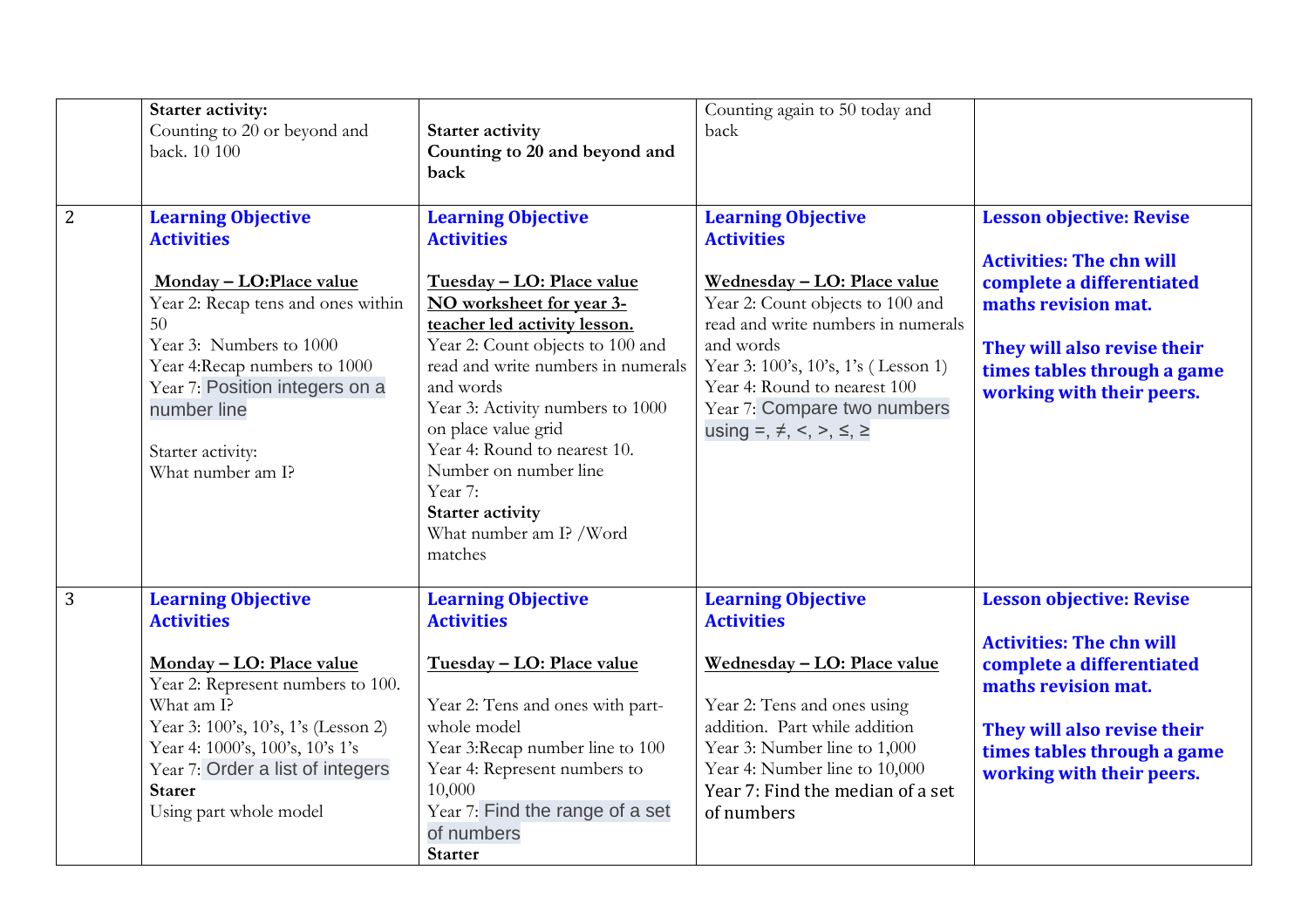|                |                                                                                                                                                                                                                                                                                                                                     | Using part-whole model                                                                                                                                                                                                                                                              |                                                                                                                                                                                                                                                                                                           |                                                                                                                                                                                                                   |
|----------------|-------------------------------------------------------------------------------------------------------------------------------------------------------------------------------------------------------------------------------------------------------------------------------------------------------------------------------------|-------------------------------------------------------------------------------------------------------------------------------------------------------------------------------------------------------------------------------------------------------------------------------------|-----------------------------------------------------------------------------------------------------------------------------------------------------------------------------------------------------------------------------------------------------------------------------------------------------------|-------------------------------------------------------------------------------------------------------------------------------------------------------------------------------------------------------------------|
| $\overline{4}$ | <b>Lesson Objective</b><br><b>Activities</b><br>Monday - LO: Place value<br>Year 2: Use place value chart<br>Year 3: Find 1, 10, 100 more or less<br>Year 4: Recap: Find 1, 10, 100<br>more/less<br>Year 7: Understand place value<br>for decimals<br>Starter<br>Place value grid (laminated)<br>Position numbers<br>Eg. 31, 21 etc | <b>Learning Objective</b><br><b>Activities</b><br>Tuesday - LO: Place value<br>Year 2: Compare objects<br>Year 3: Compare objects<br>Year 4: Compare 4 digit numbers<br>Year 7: Position decimals on a<br>number line<br><b>Starter</b><br>What's more or less? How do you<br>know? | <b>Lesson Objective</b><br><b>Activities</b><br>Wednesday - LO: Place value<br>Year 2: Compare objects and<br>numbers<br>Year 3: Compare numbers<br>Year 4: Partitioning<br>Year 7: Compare and order any<br>number up to one billion<br>Starter<br>Number line each What is bigger<br>than? Smaller than | <b>Lesson objective: Revise</b><br><b>Activities: The chn will</b><br>complete a differentiated<br>maths revision mat.<br>They will also revise their<br>times tables through a game<br>working with their peers. |
| 5              | <b>Lesson Objective</b><br><b>Activities</b><br>Monday - LO: Place value<br>Year 2: Recap counting in 2's<br>Year 3: Order numbers<br>Year 4: Order numbers<br>Year 7: Round a number to 1<br>significant figure<br>Starter<br>Numbers bigger / smaller from 2<br>times table-Can they order them?                                  | <b>Lesson Objective</b><br><b>Activities</b><br>Tuesday - LO: Place value<br>Year 2: Recap counting in 5's. Clap<br>each multiple of 5<br>Year 3: Count in 50's<br>Year 4: Count in 25's<br>Year 7: Round a number to 1<br>significant figure                                       | <b>Lesson Objective</b><br><b>Activities</b><br>Wednesday - LO: Place value<br>Year 2: Count in 3's<br>Year 3: New Topic: Addition and<br>Subtraction Recap add and subtract<br>(1)<br>Year 4 : Negative numbers<br>Year 7Write 10, 100, 1000 etc.<br>as powers of 10 (H)                                 | <b>Lesson objective: Revise</b><br><b>Activities: The chn will</b><br>complete a differentiated<br>maths revision mat.<br>They will also revise their<br>times tables through a game<br>working with their peers. |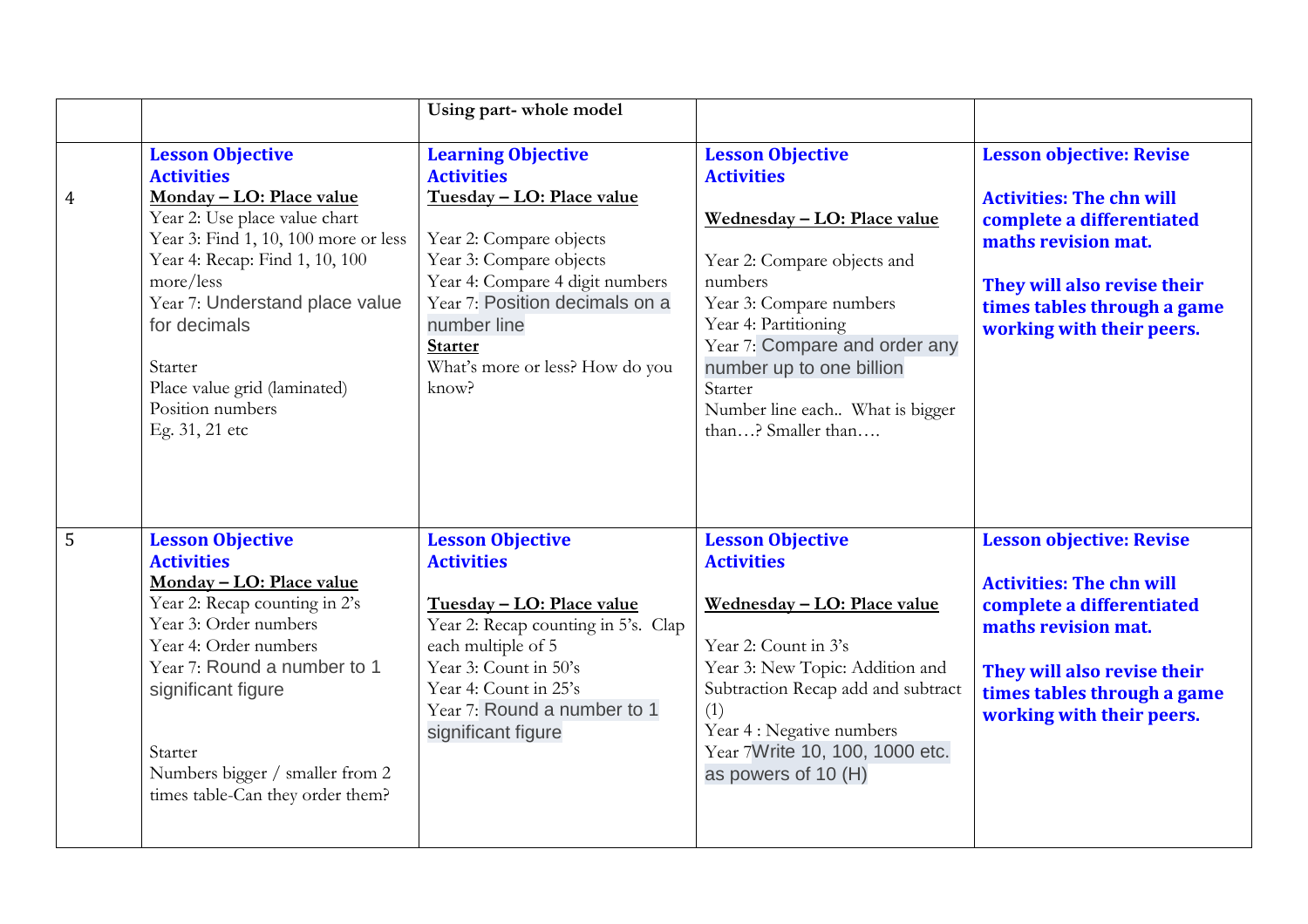| 6              | <b>Lesson Objective</b><br><b>Activities</b><br>New topic: Primary-Number<br>addition and subtraction.<br>Year 7 - Spring Block 1 -<br><b>Addition &amp; Subtraction</b><br>Monday - LO: Addition and<br>subtraction<br>Year 2: New Topic: Number<br>addition and subtraction +<br>subtraction bonds to 20<br>Year 3: Add and subtract multiples<br>of 100<br>Year 4: New topic: Add and<br>Subtract 1's, 10's, 100's, 1,000's<br>Year 7: Properties of addition<br>and subtraction<br>Starter<br>Make 10 using fingers. Making 20? | <b>Lesson Objective</b><br><b>Activities</b><br>Tuesday - LO: Addition and<br>subtraction<br>Year 2: Check calculations<br>Year 3:Add and subtract 3 digit<br>numbers (not crossing 10)<br>Year 4: Recap : Add two 3 digit<br>numbers (not crossing 10/100)<br>Year 7: Mental strategies for<br>addition and subtraction<br>Starter<br>How do you know that your answer<br>is right? | <b>Lesson Objective</b><br><b>Activities</b><br>Wednesday - LO: Addition and<br>subtraction<br>Year 2: Compare number sentences<br>Year 3: Recap: Add a 2 digit and 1<br>digit number (crossing 10)<br>Year 4: Add two 4 digit numbers,<br>no exchange<br>Year 7: Use formal methods for<br>addition of integers<br>Starter<br>Shared word problem. Eg I had one<br>sweets, mum gave me four more.<br>Key question: What do you need to<br>do? | <b>Lesson objective: Revise</b><br><b>Activities: The chn will</b><br>complete a differentiated<br>maths revision mat.<br>They will also revise their<br>times tables through a game<br>working with their peers. |
|----------------|-------------------------------------------------------------------------------------------------------------------------------------------------------------------------------------------------------------------------------------------------------------------------------------------------------------------------------------------------------------------------------------------------------------------------------------------------------------------------------------------------------------------------------------|--------------------------------------------------------------------------------------------------------------------------------------------------------------------------------------------------------------------------------------------------------------------------------------------------------------------------------------------------------------------------------------|------------------------------------------------------------------------------------------------------------------------------------------------------------------------------------------------------------------------------------------------------------------------------------------------------------------------------------------------------------------------------------------------------------------------------------------------|-------------------------------------------------------------------------------------------------------------------------------------------------------------------------------------------------------------------|
| $\overline{7}$ | Monday - LO: Addition and<br>subtraction<br>Year 2: Know your bonds<br>Year 3:Add 3 digits and 1 digit<br>numbers (crossing 10)<br>Year 4: Recap: Add two 3 digit<br>numbers crossing 10 or 100                                                                                                                                                                                                                                                                                                                                     | Tuesday - LO: Addition and<br>subtraction<br>Year 2: Add and subtract1. What is<br>1 more/less? (Harder 10more or<br>less)<br>Year 3: Recap: Subtract 1 digit<br>number from 2 digit number<br>Year 4: Add two 4 digit<br>numbers(one exchange)                                                                                                                                      | Wednesday - LO: Addition and<br>subtraction<br>Year 2: 10 more/less, counting in<br>10's<br>Year 3: Subtract a 1 digit number<br>from a 3 digit number (crossing 10)<br>Year 4: Add two 4 digit numbers (<br>more than one exchange)                                                                                                                                                                                                           | <b>Lesson objective: Revise</b><br><b>Activities: The chn will</b><br>complete a differentiated<br>maths revision mat.<br>They will also revise their<br>times tables through a game<br>working with their peers. |